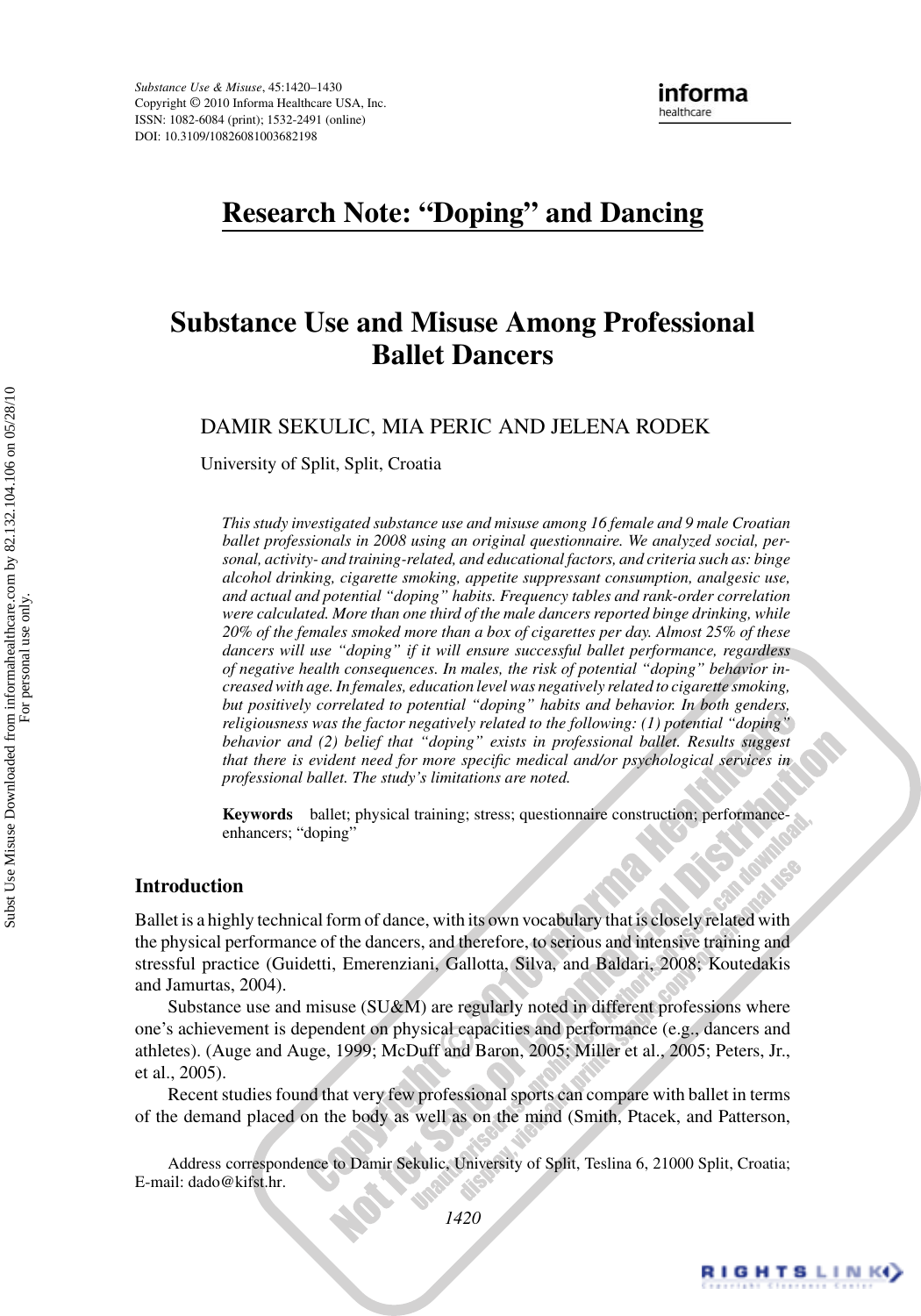2000). In a culture that advocates excellence, today's ballet dancers not only are committed to achieving technical precision, but must also conform physically to established societal standards of aesthetics (Haight, 1998). When attempting to meet such expectations of having and maintaining a lean and elegant body figure, dancers tend to use extreme methods to diet (e.g., smoking tobacco, appetite suppressant, diuretic, and laxative usage) and often struggle with eating disorders (Parnianpour, Davoodi, Forman, and Rose, 1994; Robson, 2001). Responding to the high physical demands, they are also committed to making their movements look effortless when performing and creating beautiful illusions in doing so. Given that the body in ballet is the main medium of expression, dancers often face the difficult challenge of optimizing their performance by performance enhancers (sometimes referred to as performance enablers) (Guidetti et al., 2008, Hamilton, 2008; Koutedakis, 2000).

Two specific problems have to be recognized regarding ballet when it is compared with sports.

- First, there is no formal supervision of SU&M in ballet, which exists in contemporary sports and is regularly offered by coaches and/or medical support.
- Second, an anti"doping" policy in ballet practically does not exist.

Evidently, ballet has to be observed as being a highly generative base for SU&M. Whereas a range of different social, demographic, educational, and/or sports factors are frequently studied in strategies of prevention and control of sports-related SU&M (Backhouse, Mc Kenna, Robinson, and Atkin, 2007), we found no data of such kind for ballet.

This pilot study was designed to study the following: (1) SU&M and (2) selected social, cultural, educational, and training-related factors potentially related to such behavior, separately in female and male ballet dancers.

### **Materials and Methods**

The professional Croatian National Theatre ballet troop from Split–Croatia, involving 16 female and 9 male ballet dancers, was studied.. The general characteristics of the respondents are presented in Table 1.

In investigating SU&M and the corresponding social, demographical, educational, and professional factors, we used our original questionnaire for studying substance use (QSU). The QSU was originally constructed and validated in order to be culturally specific, easily understood, and applicable as a diagnostic tool for studying SU&M in different highly physically engaged samples (athletes and comparable subjects such as ballet dancers) on the territory of former Yugoslavia (see Rodek, Sekulic, and Pasalic, 2009; Sekulic, Kostic, and Miletic, 2008; Sekulic, Kostic, Rodek, Damjanovic, and Ostojic, 2009 for details). Using the QSU, we analyzed two sets of variables. The first set consisted of the sociodemographic, educational, cultural, and sport factors that may be related to SU&M. The second set consisted of criteria questions about the subjects' SU&M (consumption and habits with alcohol, cigarettes, drugs, nutritional supplements, analgesics, and "doping") as well as about some factors directly related to SU&M (e.g., recommendations, beliefs, potential use, etc.). In a somewhat shortened version, the QSU is presented in Tables 1–3. Special attention was given to ensure the anonymity of the subjects, and therefore, no personal data were asked (e.g., exact age, place of birth, etc.), while testing was performed in a group of at least seven persons. One of the authors explained the purpose and protocol of the study, and the subjects gave their informed consent. Initially, the frequency tables, including counts and proportions of each variable, were constructed separately for

RIGHTS LINK()

For personal use only.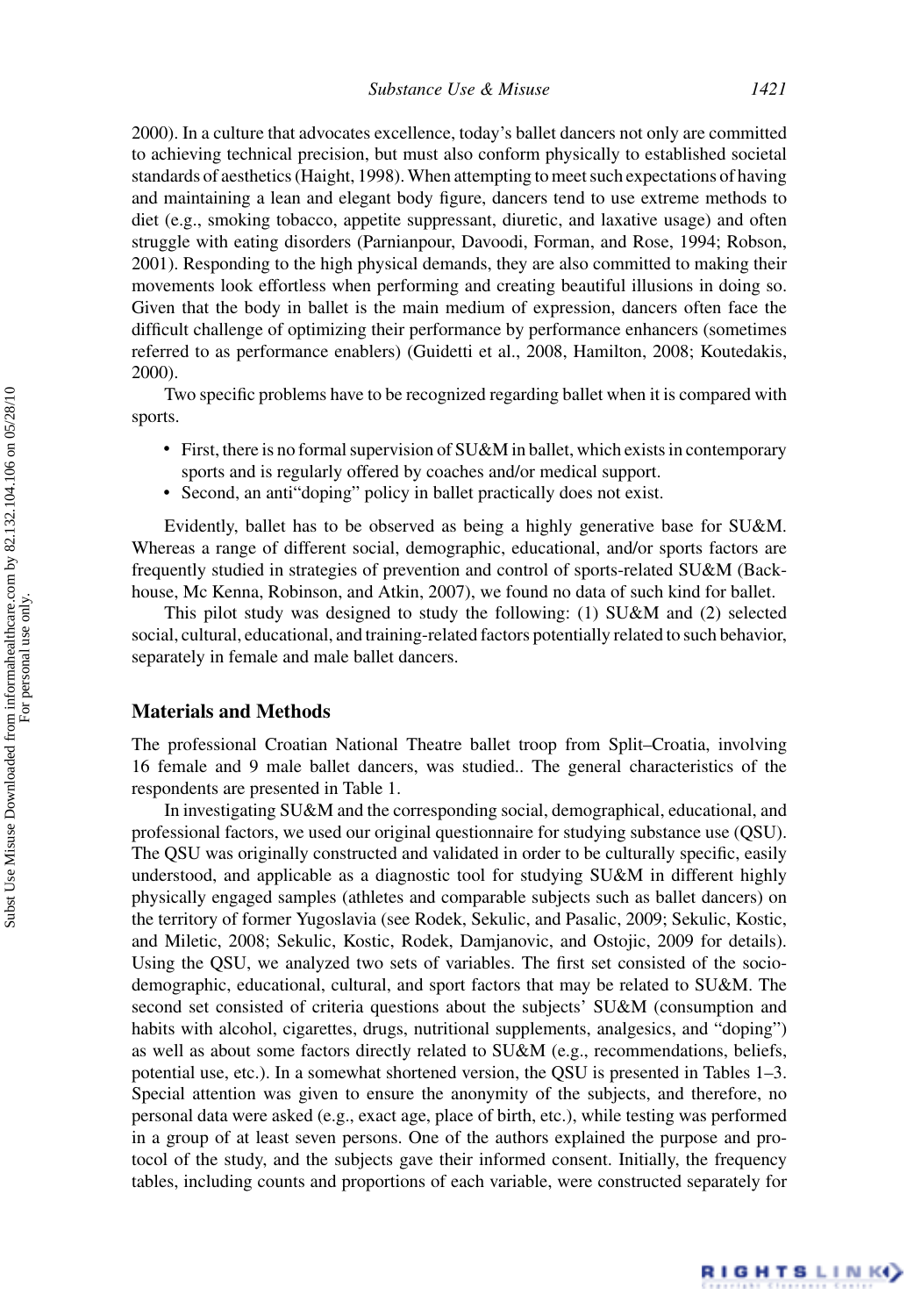|                                         | Females        |            | Males            |            |
|-----------------------------------------|----------------|------------|------------------|------------|
|                                         | N              | Percentage | $\boldsymbol{N}$ | Percentage |
| Age (years)                             |                |            |                  |            |
| $19 - 22(1)$                            | $\overline{2}$ | 13         | $\Omega$         | $\theta$   |
| $22 - 25(2)$                            | 5              | 31         | 1                | 11         |
| $25 - 28(3)$                            | 1              | 6          | $\overline{2}$   | 22         |
| >28(4)                                  | 8              | 50         | 6                | 67         |
| Religiousness                           |                |            |                  |            |
| Christian—regular Church attendance (3) | 4              | 25         | 1                | 11         |
| Christian-no/rare Church attendance (2) | 4              | 25         | $\overline{2}$   | 22         |
| Nonreligious (1)                        | 8              | 50         | 6                | 67         |
| Marriage                                |                |            |                  |            |
| Single $(1)$                            | 12             | 75         | 5                | 56         |
| Divorced (2)                            | 1              | 6          | 1                | 11         |
| Married (2)                             | 3              | 19         | 3                | 33         |
| <b>Education</b> level                  |                |            |                  |            |
| High school $(1)$                       | 6              | 38         | 5                | 56         |
| College student (2)                     | 3              | 19         | 1                | 11         |
| Undergraduated/Graduated (3)            | 7              | 44         | 3                | 33         |
| <b>Ballet</b> involvement               |                |            |                  |            |
| Less than $5$ years $(1)$               | 1              | 6          | $\theta$         | $\Omega$   |
| $5-9$ years $(2)$                       | 3              | 19         | 1                | 11         |
| $10-14$ years $(3)$                     | 3              | 19         | $\Omega$         | $\theta$   |
| 15 years and above (4)                  | 9              | 56         | 8                | 89         |

**Table 1** General characteristics of the ballet dancers

Note: Numbers in parentheses present ordinal values of each answer.

female and male dancers. The chi-square test and the Mann–Whitney test were used to compare proportions and results between characteristic groups. To establish the relationships between the ordinal variables, correlation analyses were performed using Spearman's rank correlations (Table 4). The statistical level of significance of 95% ( $p <$  0.05) was applied.

### **Results and Discussion**

Of all results presented in Tables, we considered several findings as bring most important and, in the following paragraphs, we will particularly discuss alcohol consumption, cigarette smoking, and "doping" behavior in professional ballet.

Evidently, more than one third of the male dancers we sampled have to be considered as serious alcohol consumers (Table 2). Alcohol drinking is already recognized as a way of dealing with a specific sport stress (see, for example, Bray, Martin, and Widmeyer, 2000; O'Brien, Ali, Cotter, O'Shea, and Stannard, 2007), and there is probably no difference between ballet dancers and athletes (Hamilton and Hamilton, 1991; Sekulic, Kostic,

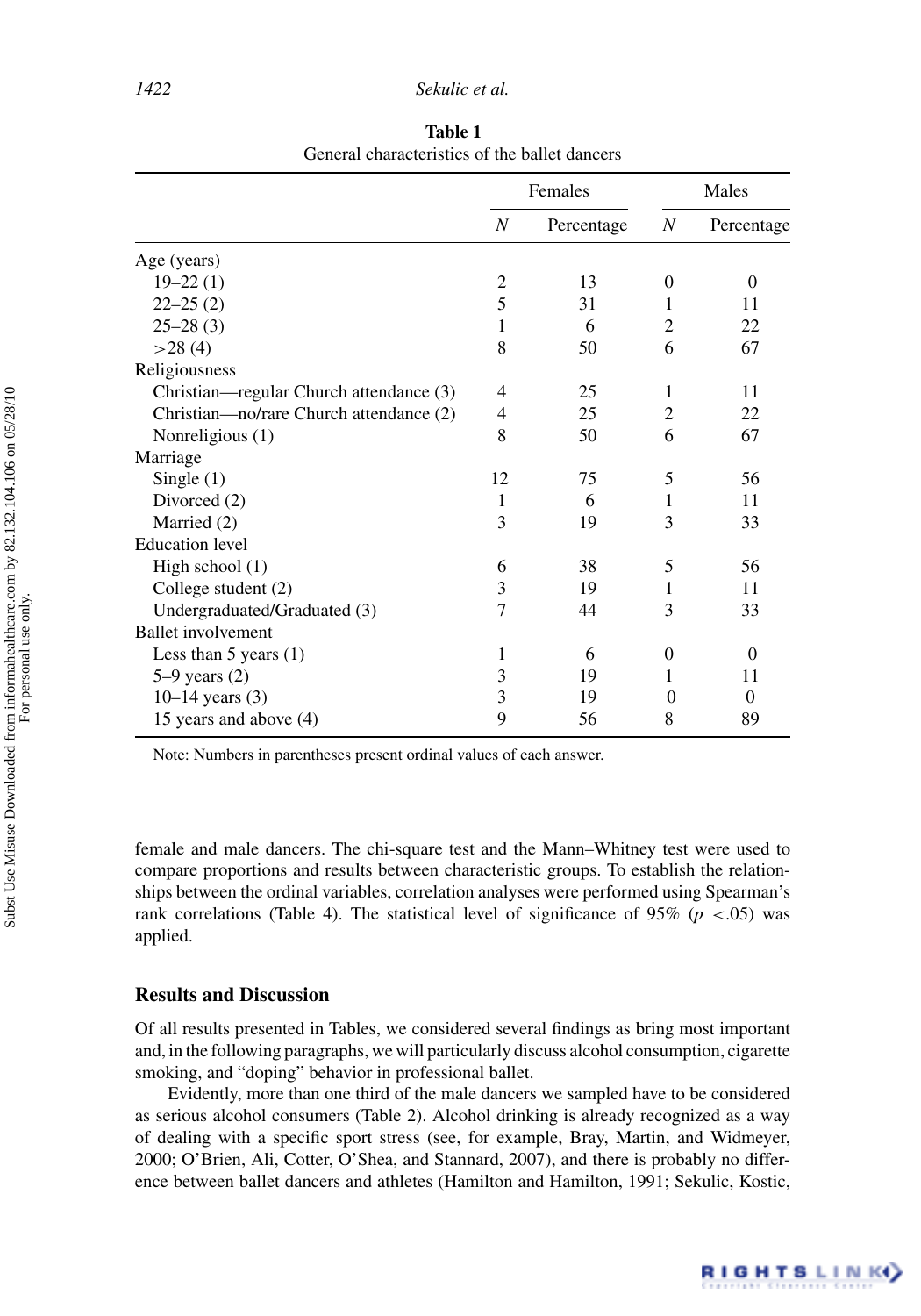|                                                   | Females          |            | Males            |                  |
|---------------------------------------------------|------------------|------------|------------------|------------------|
|                                                   | $\boldsymbol{N}$ | Percentage | $\boldsymbol{N}$ | Percentage       |
| Binge alcohol drinking (being drunk) <sup>a</sup> |                  |            |                  |                  |
| Never $(1)$                                       | 3                | 19         | $\boldsymbol{0}$ | $\mathbf{0}$     |
| Rarely (2)                                        | $\overline{3}$   | 19         | 1                | 11               |
| Once a month $(3)$                                | 6                | 38         | 1                | 11               |
| Once a week $(4)$                                 | $\boldsymbol{0}$ | 0          | 1                | 11               |
| $2-3$ times a week $(5)$                          | 3                | 19         | 2                | 22               |
| Almost every day—regularly (6)                    | 1                | 6          | $\overline{4}$   | 44               |
| Cigarette smoking <sup>a</sup>                    |                  |            |                  |                  |
| I don't smoke (1)                                 | 8                | 50         | 4                | 55               |
| Quit smoking (2)                                  | 1                | 6          | 1                | 23               |
| From time to time $(3)$                           | 1                | 6          | 1                | 5                |
| Less than 10 per day $(4)$                        | 3                | 19         | 1                | 5                |
| $>20$ per day (5)                                 | $\overline{2}$   | 13         | 1                | 11               |
| $>40$ per day (6)                                 | $\mathbf{1}$     | 6          | 1                | $\overline{0}$   |
| Drugs (opiates)                                   |                  |            |                  |                  |
| Never $(1)$                                       | 14               | 88         | 6                | 67               |
| Cannabis and hashish—rarely (2)                   | $\overline{c}$   | 13         | 1                | 11               |
| Cocaine—rarely (2)                                | $\boldsymbol{0}$ | $\theta$   | $\overline{c}$   | 22               |
| Nutritional supplements                           |                  |            |                  |                  |
| I don't use nutritional supplements               | 4                | 25         | 3                | 33               |
| Isotonics                                         | 10               | 63         | 3                | 33               |
| Carbohydrates and recovery supplements            | $\overline{2}$   | 13         | 3                | 33               |
| Nutritional supplementation was suggested by      |                  |            |                  |                  |
| Physician                                         | $\mathfrak{Z}$   | 19         | $\mathbf{1}$     | 11               |
| Colleagues                                        | 1                | 6          | 2                | 22               |
| Personal                                          | 8                | 50         | $\overline{c}$   | 22               |
| Pain killers                                      |                  |            |                  |                  |
| Never $(1)$                                       | 2                | 13         | 2                | 22               |
| Rarely (2)                                        | 9                | 56         | 5                | 56               |
| Often $(3)$                                       | 3                | 19         | $\mathbf{1}$     | 11               |
| Regularly (4)                                     | $\overline{2}$   | 13         | $\mathbf{1}$     | 11               |
| Appetite suppressants                             |                  |            |                  |                  |
| Yes $(2)$                                         | 3                | 19         | $\boldsymbol{0}$ | $\boldsymbol{0}$ |
| No(1)                                             | 13               | 81         | 9                | 100              |

**Table 2** SU&M data of the ballet dancers

a Significant differences between sexes by means of Chi-square test.

*Note:* Numbers in parentheses present ordinal values of each answer

and Miletic, 2008). Why there is serious alcohol drinking found in male ballet dancers exclusively we can partly hypothesize. Anyone familiar with ballet must recognize that a ballerina's performance is highly dependent on the performance and achievement of their male colleagues. It is probably an additional stress to male dancers, since they are well aware of the fact that they are not only responsible for their own role but also for their

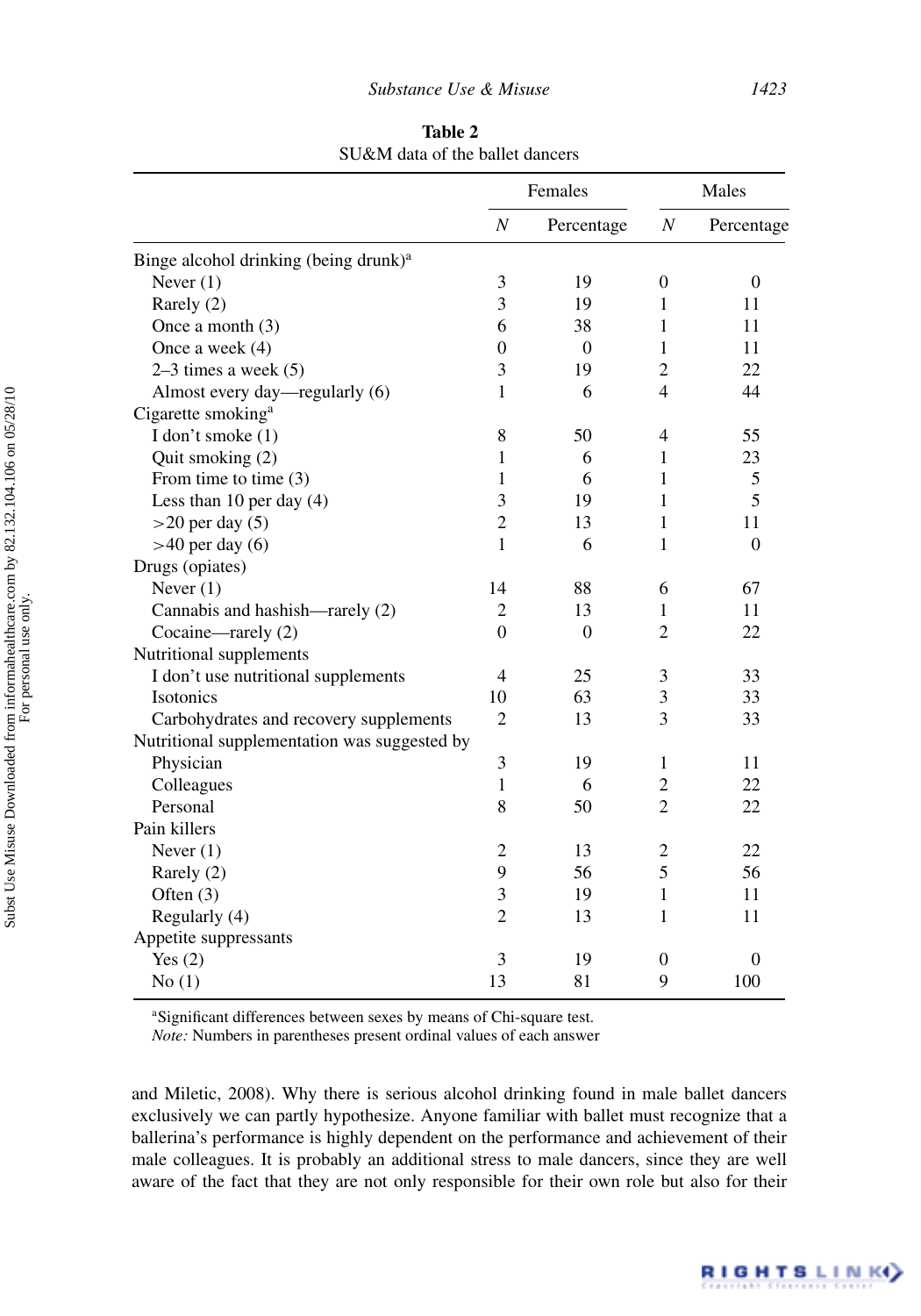|                                             | Females                     |            | Males          |            |
|---------------------------------------------|-----------------------------|------------|----------------|------------|
|                                             | N                           | Percentage | N              | Percentage |
| Doping likelihood (I'll use doping if)      |                             |            |                |            |
| It will assure sport success (3)            |                             | 25         | 2              | 22         |
| sport success $+$ non health hazard (2)     | 2                           | 13         | 3              | 33         |
| Never $(1)$                                 | 10                          | 63         | 4              | 44         |
| Doping in ballet                            |                             |            |                |            |
| I don't think there is doping in ballet (1) | 3                           | 19         |                | 11         |
| Don't know—not sure (2)                     | 8                           | 50         | 3              | 33         |
| Used rarely $(3)$                           | 3                           | 19         | 2              | 22         |
| Used often $(4)$                            | $\mathcal{D}_{\mathcal{A}}$ | 13         | $\mathfrak{D}$ | 22         |
| Regarding doping issues I trust             |                             |            |                |            |
| Physician                                   | າ                           | 13         | $\mathfrak{D}$ | 22         |
| No one                                      | 4                           | 88         |                | 78         |

**Table 3** Doping factors of the ballet dancers

*Note:* Numbers in parentheses present ordinal values of each answer.

female peers'. The positive correlation between ballet experience and alcohol consumption in males (Table 4) gives a support to our consideration regarding specific stress among male dancers. Briefly, choreographers and directors regularly put special emphasis on the more experienced and technically advanced dancers, who are consequently additionally stressed. In the study of Sekulic, Kostic, and Miletic (2008), similar findings were observed in sport dancers—alcohol consumption occurred more often in the successful and experienced ones.

The frequency of cigarette smoking we found herein (Table 2) was even higher than those previously found among sport dancers of similar age (Sekulic, Kostic, and Miletic, 2008; 10%) and younger ballet dancers (Parnianpour et al., 1994; 22%). This was similar though to smoking incidence found in a study by Oreb et al. (2006) (*>*40%). Next, frequent smoking was more evident in females than in males. Although not directly explored in this study, we are of the opinion that it probably is related to the fact that ballerinas are more aware of their body weight than their male colleagues, and as a result, smoke tobacco in order to increase their basal metabolism (Parnianpour et al., 1994). It also probably explains the serious alcohol consumption found exclusively in male dancers (see previous discussion). Briefly, alcohol consumption increases total daily energy income, given that the caloric equivalent of 1 g of alcohol is 7 kcal (McCormack Brown, Thomas, and Kotecki, 2002). Thus, regular consumption of appetite suppressants in each fifth ballerina is another logical consequence of the body weight management in this population.

The World Anti Doping Agency (WADA) has put special emphasis on prevention and educational programs in sports globally (Backhouse et al., 2007). But, as stated in the introduction, given that ballet is not formally recognized as being a sport, it is therefore not under the WADA jurisdiction and regulations. Although none of the subjects declared themselves as "dope" users, approximately one third of the subjects believed that "dope" is used in ballet, while one in four will use "dope" if it will assure improvement in their performance, regardless of the negative health consequences. It is hard to deny that an

RIGHTS LINK()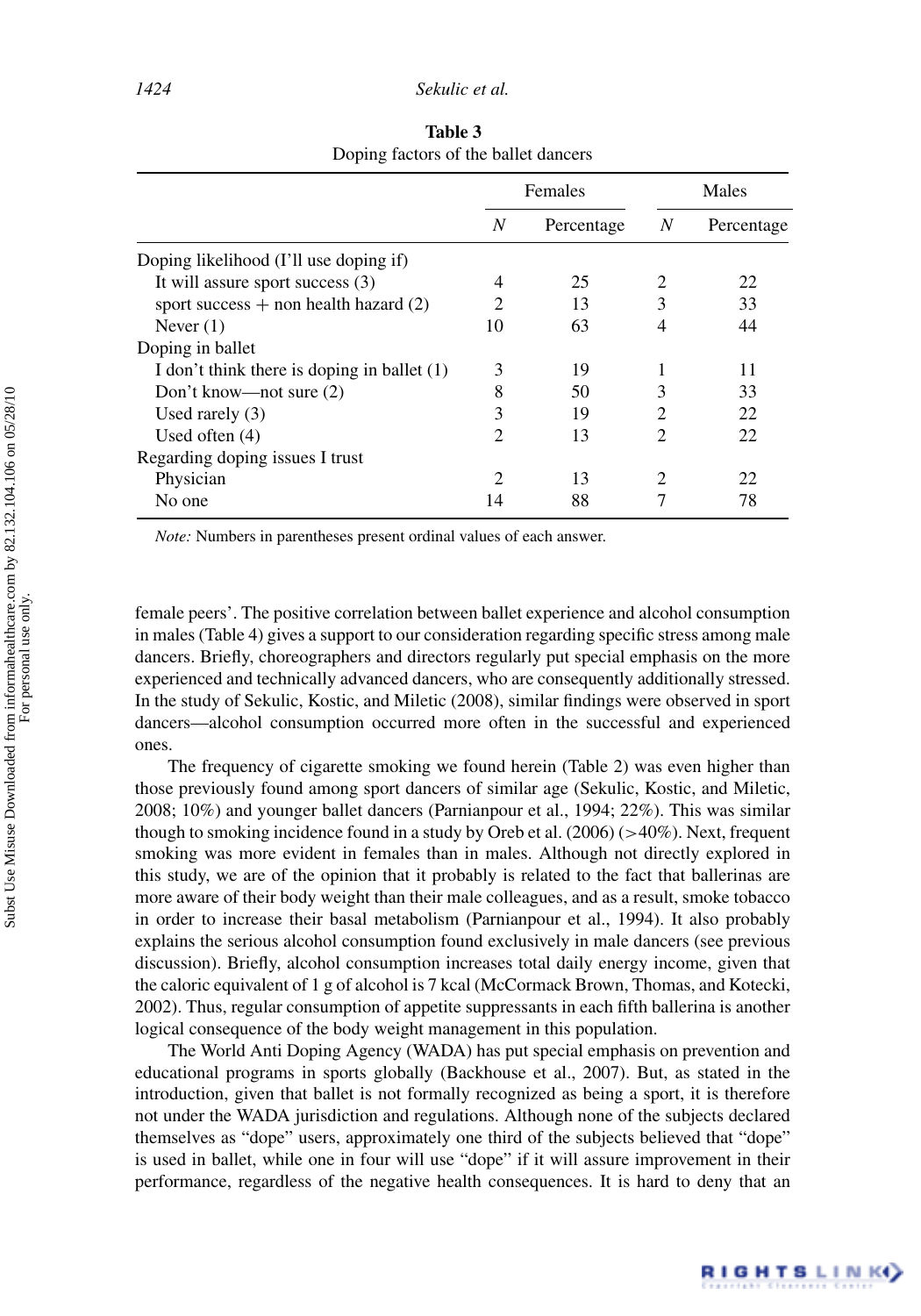|                                                          |                                                                                                                                                                                                                                                                                                                                   |                                                    |                                          |                | Correlations between social, education and specific ballet factors, and SU&M criteria                                              |                                                        |                                                                                         |
|----------------------------------------------------------|-----------------------------------------------------------------------------------------------------------------------------------------------------------------------------------------------------------------------------------------------------------------------------------------------------------------------------------|----------------------------------------------------|------------------------------------------|----------------|------------------------------------------------------------------------------------------------------------------------------------|--------------------------------------------------------|-----------------------------------------------------------------------------------------|
|                                                          | drinking<br>Binge                                                                                                                                                                                                                                                                                                                 | Cigarettes                                         | Drugs                                    | Analgesics     | suppressants<br>Appetite                                                                                                           | Doping in<br>ballet                                    | ikelihood<br>Doping                                                                     |
|                                                          |                                                                                                                                                                                                                                                                                                                                   |                                                    |                                          |                |                                                                                                                                    |                                                        |                                                                                         |
| Females $(N = 18)$                                       |                                                                                                                                                                                                                                                                                                                                   |                                                    |                                          |                |                                                                                                                                    |                                                        |                                                                                         |
| Age                                                      |                                                                                                                                                                                                                                                                                                                                   |                                                    |                                          |                |                                                                                                                                    |                                                        |                                                                                         |
| Religiousness                                            |                                                                                                                                                                                                                                                                                                                                   |                                                    |                                          |                |                                                                                                                                    |                                                        |                                                                                         |
| Marital status                                           |                                                                                                                                                                                                                                                                                                                                   |                                                    |                                          |                |                                                                                                                                    |                                                        |                                                                                         |
| <b>Education</b> level                                   | $\begin{array}{c} 174 \\ - 174 \\ - 0.08 \\ - 0.08 \\ - 0.08 \\ - 0.08 \\ - 0.08 \\ - 0.08 \\ - 0.08 \\ - 0.08 \\ - 0.08 \\ - 0.08 \\ - 0.08 \\ - 0.08 \\ - 0.08 \\ - 0.08 \\ - 0.08 \\ - 0.08 \\ - 0.08 \\ - 0.08 \\ - 0.08 \\ - 0.08 \\ - 0.08 \\ - 0.08 \\ - 0.08 \\ - 0.08 \\ - 0.08 \\ - 0.08 \\ - 0.08 \\ - 0.08 \\ - 0.08$ | $-0.39$<br>$0.23$<br>$0.25$<br>$-0.514$<br>$-0.14$ | $-0.33$<br>$-0.30$<br>$-0.32$<br>$-0.32$ |                |                                                                                                                                    | $-0.36$<br>$-0.59$ <sup>d</sup><br>$-0.012$<br>$-0.12$ | $0.04$<br>$-0.67$ <sup><i>a</i></sup><br>$0.13$<br>$0.57$ <sup><i>a</i></sup><br>$0.30$ |
| Ballet involvement                                       |                                                                                                                                                                                                                                                                                                                                   |                                                    |                                          |                |                                                                                                                                    |                                                        |                                                                                         |
| Males $(N = 9)$                                          |                                                                                                                                                                                                                                                                                                                                   |                                                    |                                          |                |                                                                                                                                    |                                                        |                                                                                         |
| Age                                                      |                                                                                                                                                                                                                                                                                                                                   |                                                    |                                          |                | I                                                                                                                                  |                                                        |                                                                                         |
| Religiousness                                            |                                                                                                                                                                                                                                                                                                                                   |                                                    |                                          | $0.42$<br>0.00 | I                                                                                                                                  |                                                        |                                                                                         |
| Mairital status                                          |                                                                                                                                                                                                                                                                                                                                   |                                                    |                                          |                | $\overline{\phantom{a}}$                                                                                                           |                                                        |                                                                                         |
| <b>Education</b> level                                   | $0.35$<br>$-0.35$<br>$0.02$<br>$0.72^a$                                                                                                                                                                                                                                                                                           | $0.33$<br>$-0.51$<br>$0.54$<br>$0.36$              | $0.48$<br>$-0.26$<br>$-0.07$<br>$-0.04$  | $-0.21$        |                                                                                                                                    | $0.71^a$<br>$0.40$<br>$0.29$<br>$0.47$                 | $0.71^a$<br>$0.023$<br>$0.336$<br>$0.36$                                                |
| Ballet involvement                                       |                                                                                                                                                                                                                                                                                                                                   |                                                    | 0.25                                     | 0.00           |                                                                                                                                    | 0.26                                                   |                                                                                         |
| Note: Age refers to the fou<br>aSignificant correlation. |                                                                                                                                                                                                                                                                                                                                   |                                                    |                                          |                | r categories of subjects' age; religiousness, religiosity of the subjects; education level, level of education; ballet involvement |                                                        |                                                                                         |

| Table | social, education and specific ballet factors |
|-------|-----------------------------------------------|
|-------|-----------------------------------------------|

time of the involvement in ballet; binge drinking, binge alcohol consumption; cigarettes, cigarette smoking; drugs, consumption of opiates; analgesics, use<br>of analgesics; appetite suppressants, consumption of the appetite time of the involvement in ballet; binge drinking, binge alcohol consumption; cigarettes, cigarette smoking; drugs, consumption of opiates; analgesics, use of analgesics; appetite suppressants, consumption of the appetite suppressants, doping in ballet, subject's opinion about the incidence of doping in ballet; doping likelihood, possibility of the subject's doping use.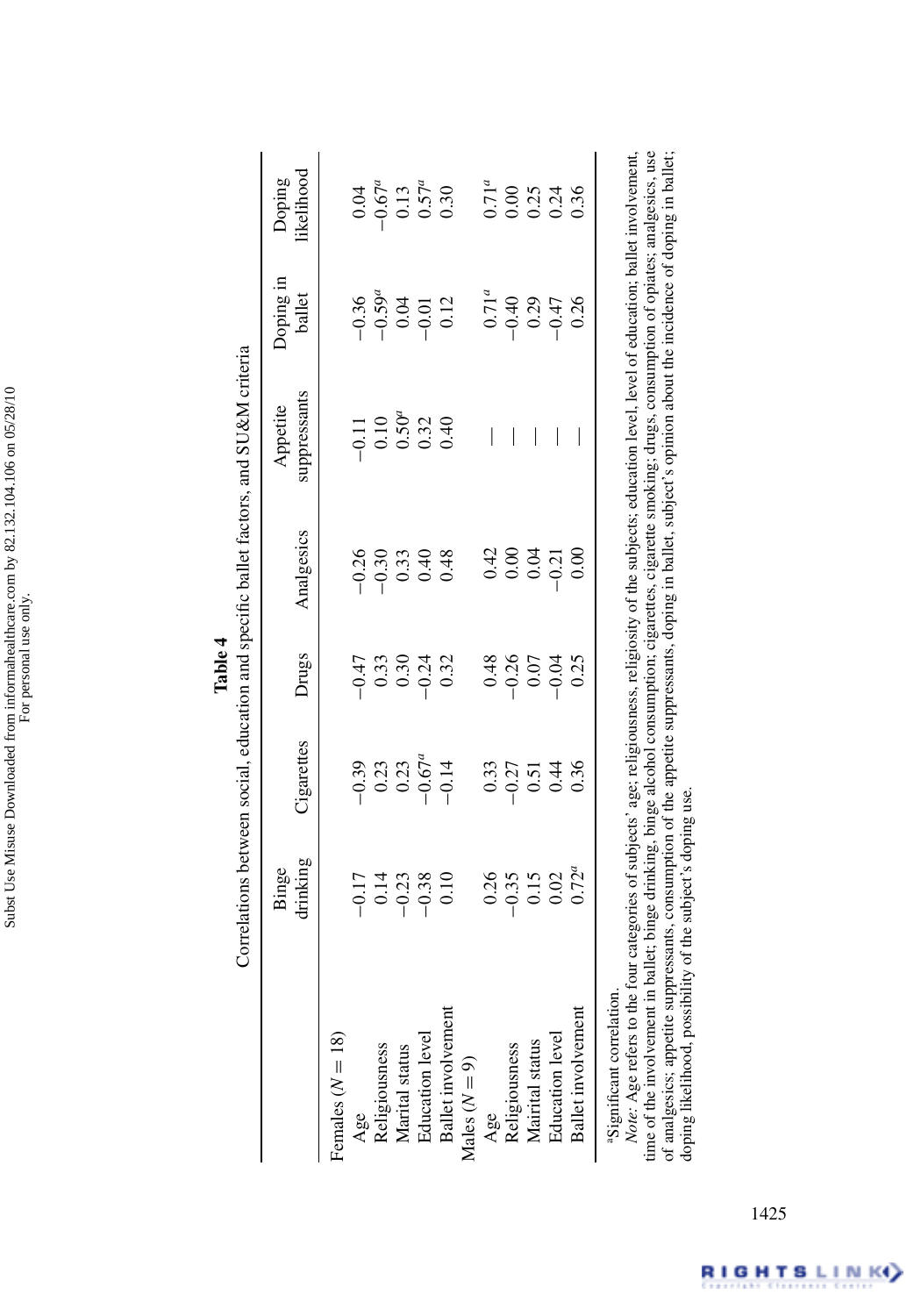additional problem is the kind of medical support in ballet, which is relatively unorganized and not systematic; general medical supervision (e.g., systematic medical checks and exams) practically does not exist. More precisely, ballet dancers are medically supervised once a year, mostly throughout the elementary occupational medical checks, and not as highly physically engaged subjects. Consequently, only a small percentage, 12% females and 22% males, will rely on physician's expertise and opinion regarding "doping" issues. It is interesting that correlation analysis revealed potential protective effects of religiosity against the use of "dope" (Table 4), which is already found in sport (Rodek et al., 2009; Sekulic, Kostic, Rodek, Damjanovic, and Ostojic, 2009), but we are of the opinion that this dependence must not be simplified. Briefly, apart from a significant negative relation between religiosity and potential "doping" behavior, the statistical analysis revealed a negative correlation between religiosity and belief that "doping" occurs in ballet.

### *Study's Limitations*

The generalizability limitations of this study (sample size and description) does not permit conclusions to be drawn neither about the relationship between religiosity and "doping" nor about education level among religiosity and "doping" among ballet dancers. Future investigation is necessary for exploring such potential relationships.

### **Conclusions**

On the basis of these results, we can make the following conclusions.

- Binge alcohol drinking is more commonly observed among professional Croatian male ballet dancers, while cigarette smoking is more prevalent among female dancers. Consumption of both of these licit psychoactive substances should be considered as being a way of dealing with the characteristic stress that is experienced by ballet professionals and as a result of the absence of an ongoing available and accessible medical and/or psychological service that could offer them professional support.
- In ballet, authorities should pay particular attention about SU&M among older males and married female ballet dancers. Older male dancers are more prone to alcohol consumption, whereas married ballerinas are more often predisposed to use appetite suppressants than their nonmarried peers.
- A significant "protective effect" of religiosity against SU&M is posited from these data paralleled by the more religious ballet dancers tending to deny the existence of "doping" behaviors in ballet. Therefore, we suggest that, in follow-up studies, religiosity should be studied as a factor potentially related to SU&M more specifically and precisely, while statistically controlling all relevant variables (e.g., overall, intrinsic and extrinsic religiosity, age, social factors, ethnicity, education level, etc.).
- Although aware of the main limitations of our study (relatively small sample, no data regarding past medical problems, current training status, etc.) and it's limited generalizability, we hope that data presented and discussed herein will stimulate further needed research in this area.

### *Declaration of Interest*

The authors report no conflict of interest. The authors alone are responsible for the content and writing of this paper.

RIGHTS LINK()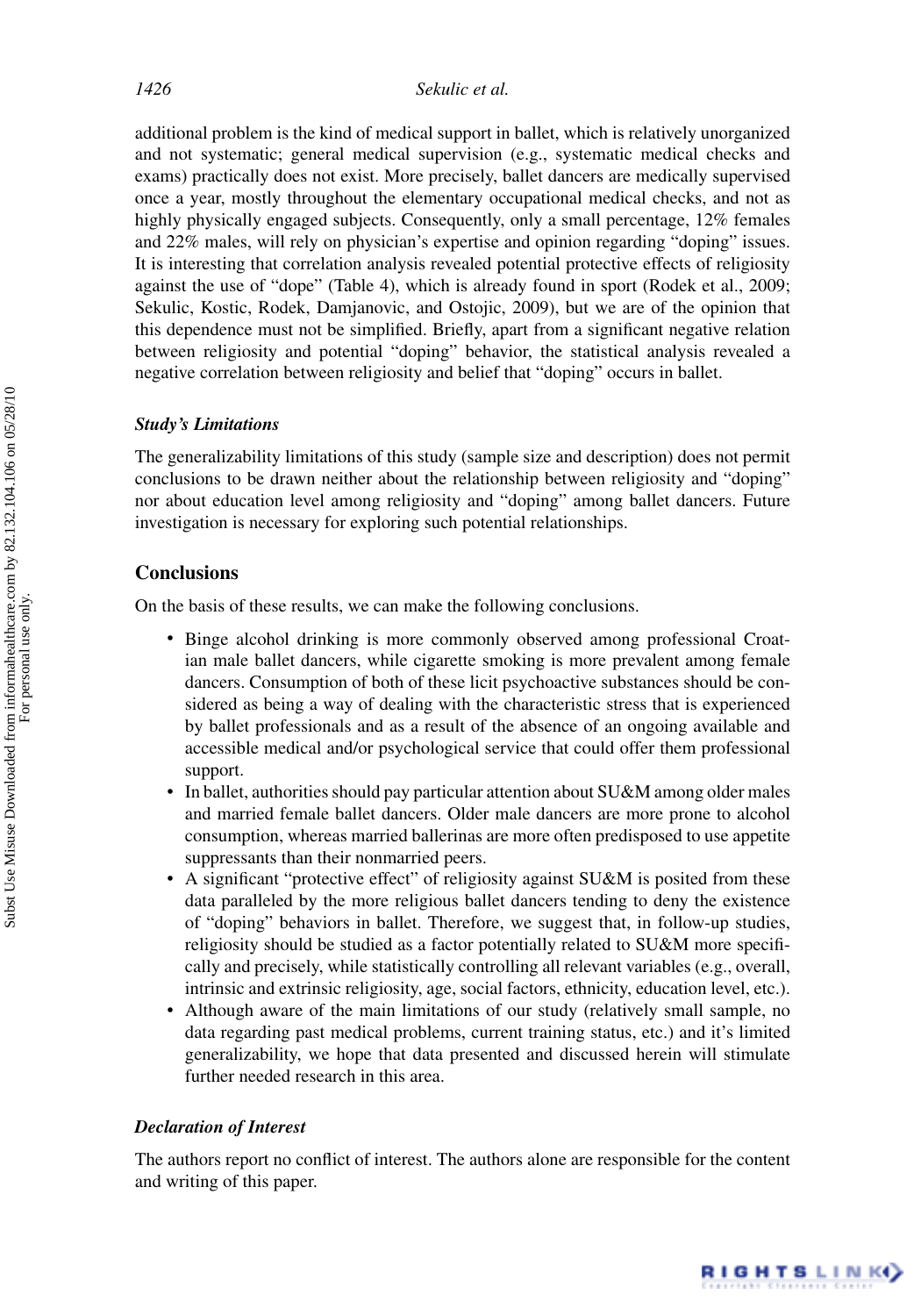## **RÉSUMÉ**

### **Le "dopage" et la danse: L'utilisation et l'abus de substances chez les danseurs de ballet professionnels**

Cette étude a examiné l'utilisation de substances et l'utilisation abusive auprès de 16 femmes et neuf hommes danseurs de ballet professionnels croates en 2008 au moyen d'un questionnaire original. Nous avons analyse les facteurs sociaux, personnels, et ceux ´ liés à la formation, ainsi que les facteurs d'éducation, et les critères suivants: la beuverie expresse, le tabagisme, la suppression de l'appétit, l'utilisation des analgésiques, et les habitudes actuelles et potentielles de dopage. Des grilles de frequences et le classement de ´ corrélation ont été calculés. Plus d'un tiers des danseurs ont rapporté beuveries expresses, tandis que 20% des femmes fumaient plus d'un paquet de cigarettes par jour. Pres de ` 25% de ces danseurs utiliseront le dopage s'il assure le ballet réussi, indépendamment des conséquences négatives sur la santé. Chez les hommes le risque du comportement relatif au dopage augmente avec l'âge. Chez des femmes le niveau d'éducation est négativement lié à l'usage de la cigarette, mais une corrélation a été positive pour les habitudes et les comportements du dopage potentiel. Dans les deux sexes, la religiosité est le facteur négatif lié à (1) le comportement du dopage potentiel et à (2) la conviction que le dopage existe dans le ballet professionnel. Les résultats suggèrent que la nécessité des plus grands services médicaux et/ou psychologique est évidente dans le ballet professionnel.

### **RESUMEN**

### **"Dopaje" y Baile: Uso y abuso de sustancias entre los bailarines profesionales de ballet**

Este estudio investigó uso y abuso de sustancias entre profesionales de ballet croatas (16 mujeres y nueve hombres en el año 2008) mediante un cuestionario original. Se analizaron los factores sociales, personales, aquellos relacionados con la actividad y capacitación, la educación, asimismo como los criterios: uso excesivo de alcohol (en forma de borracheras), el fumar de cigarrillos, consumo de supresores de apetito, uso de analgésicos también como hábitos reales y potenciales del dopaje. Se calcularon las tablas de frecuencia y la correlación del rango y la orden. Más de un tercio de los hombres bailarines declararon las borracheras mientras que el 20% de las mujeres fumaban más de una caja de cigarrillos por día. Casi el 25% de estos bailarines consumará el dopaje si les garantizará el éxito en la actuación de ballet, independientemente de las negativas consecuencias para la salud. En caso de los hombres el riesgo del dopaje, como comportamiento potencial, aumenta con la edad. En caso de las mujeres el nivel de educación resultó negativamente relacionado con el fumar de cigarrillos, pero positivamente correlacionado con los potenciales habitos del dopaje y ´ el comportamiento. El factor de la religiosidad, en caso de ambos sexos, fue negativamente relacionado con (1) comportamiento potencial del dopaje (2) creencia que el dopaje existe en el ballet profesional. Los resultados sugieren que existe una evidente necesidad de los más específicos servicios médicos y/o psicológicos en ballet profesional.

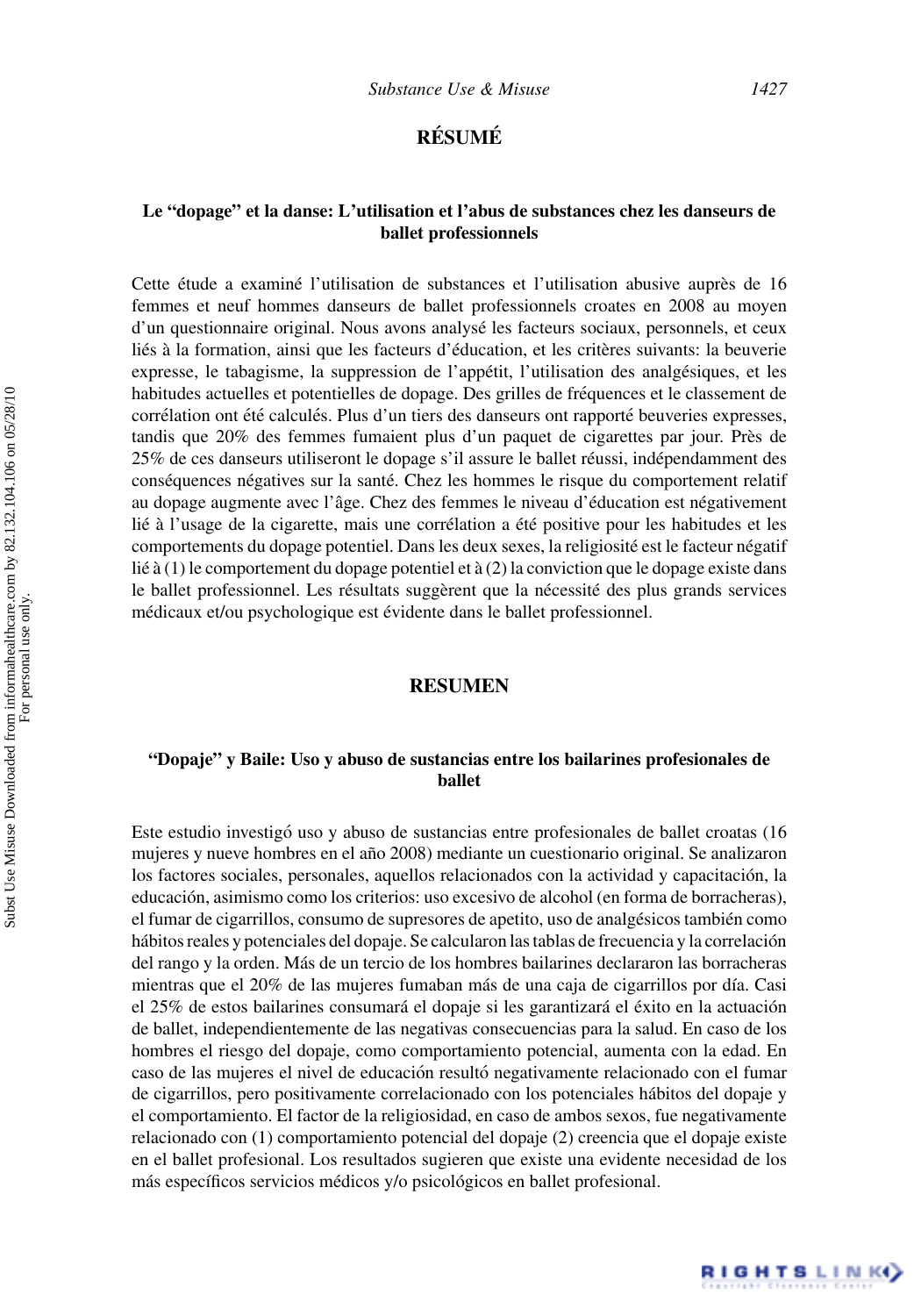## **THE AUTHORS**



**Dr. Damir Sekulic** is a full-time professor at the University of Split, Croatia. Primarily educated in sport and exercise science for the last few years, he has mostly focused on studying "doping," substance use and misuse in sport, exercise, and the performing arts.



**Ms. Mia Peric, M.S.** in Kinesiology, is a teaching assistant for the Aesthetic Sports, and is a doctoral student at the University of Split, Croatia.



**Ms. Jelena Rodek, M.S.** in Sociology, is a teaching assistant for the sociology and doctoral students at the University of Split, Croatia.

RIGHTS LINK()

### **Glossary**

*Binge drinking*: defined as drinking alcoholic beverages with the primary intention of becoming intoxicated by "heavy consumption" of alcohol over a short period of time *Doping*: Occurrence of one or more antidoping code violations, mostly observable by use of prohibited substances and the consequent presence of the prohibited substance and/or their metabolites or markers in the athletes' specimens.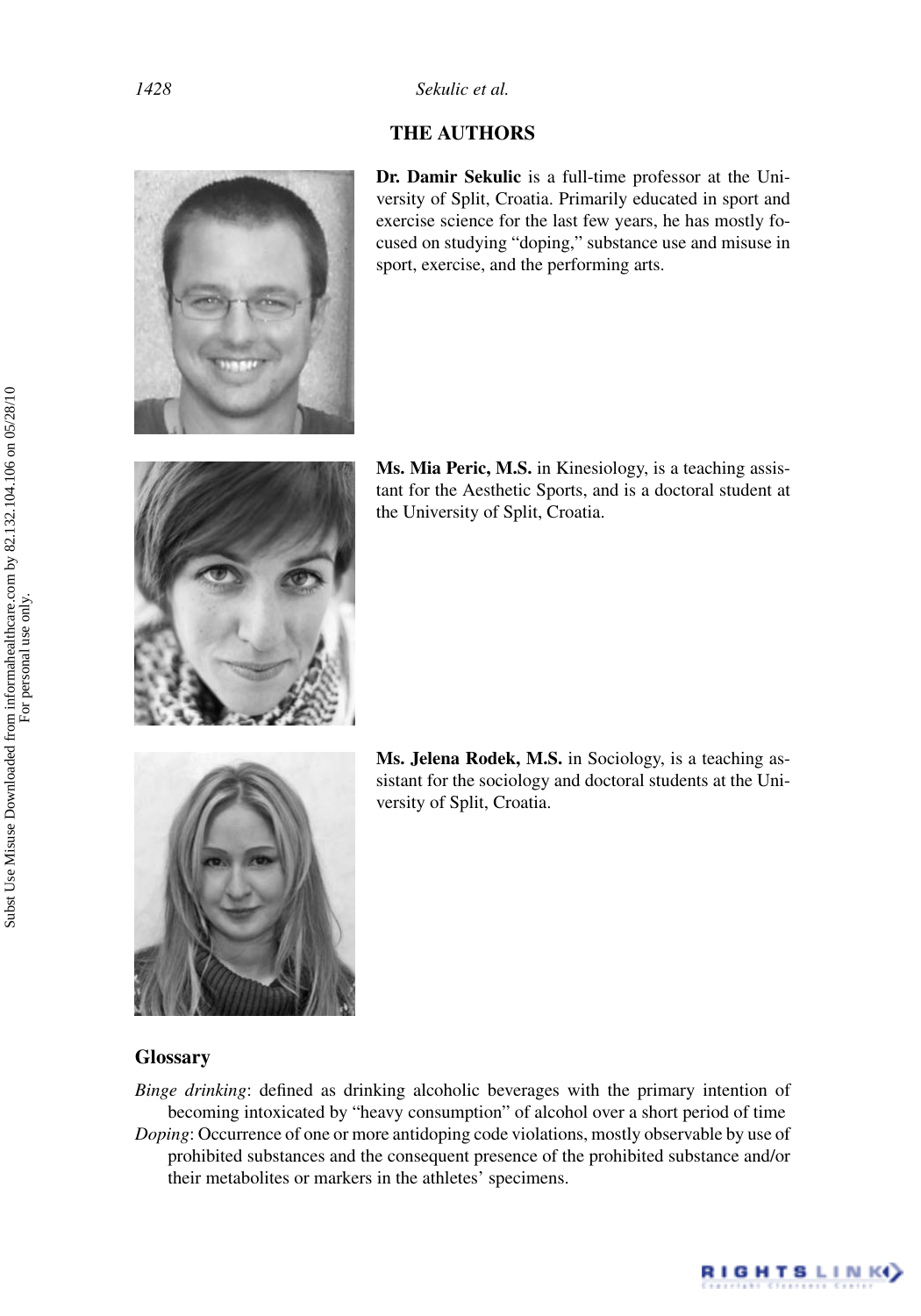- *Physical fitness*: Defined as the body's ability to function efficiently and effectively in physically demanding work and leisure activities.
- *Religiosity*: Comprehensive sociological term used to refer to the numerous aspects of religious activity, dedication, and belief (religious doctrine).
- *WADA*: The World Anti-Doping Agency (WADA) is the international independent organization created in 1999 to promote, coordinate, and monitor the fight against doping in sport in all its forms.

### **References**

- Augé II, W. K., Augé, S. M. (1999). Naturalistic observation of athletic drug-use patterns and behavior in professional-caliber bodybuilders. *Substance Use and Misuse*, 34:217.
- Backhouse, S., Mc Kenna, J., Robinson, S., Atkin, A. (2007). International literature review: attitudes, behaviours, knowledge and education—drugs in sport: past, present and future. *WADA's Social Science Research Fund*. Retrieved March 11, 2009, from http://www.wadaama.org/rtecontent/document/Backhouse et al Full Report.pdf
- Bray, S. R., Martin, K. A., Widmeyer, W. N. (2000). The relationship between evaluative concerns and sport competition state anxiety among youth skiers. *Journal of Sports Sciences*, 18;353–361.
- Guidetti, L., Emerenziani, G. P., Gallotta, M. C., Silva, S. G., Baldari, C. (2008). Energy cost and energy sources of a ballet dance exercise in female adolescents with different technical ability. *European Journal of Applied Physiology*, 103:315–321.
- Haight, H. J.,(1998). Morphologic, physiologic, and functional interactions in elite female ballet dancers. *Medical Problems of Performing Artists*, 13:4–13.
- Hamilton, L. H. (2008). *The dancer's way: the New York City ballet guide to mind, body, and nutrition*. New York: St. Martin's Griffin.
- Hamilton, L. H., Hamilton, W. G. (1991). Classical ballet: balancing the costs of artistry and athleticism. *Medical Problems of Performing Artists*, 6:39–44.
- Koutedakis, Y. (2000). "Burnout" in dance: the physiological viewpoint. *Journal of Dance Medicine and Science*, 4:122–127.
- Koutedakis, Y., Jamurtas, A. (2004). The dancer as a performing athlete: physiological considerations. *Sports Medicine*, 34:651–661.
- McCormack Brown, K. R., Thomas, D. Q., Kotecki, J. E. (2002). *Physical activity and health: an interactive approach*. Boston: Jones & Bartlett.
- McDuff, D. R., Baron, D. (2005). Substance use in athletics: a sports psychiatry perspective. *Clinics in Sports Medicine*, 24;885–897.
- Miller, K. E., Hoffman, J. H., Barnes, G. M., Sabo, D., Melnick, M. J., Farrell, M. P. (2005). Adolescent anabolic steroid use, gender, physical activity, and other problem behaviors. *Substance Use and Misuse*, 40:1637–1657.
- O'Brien, K. S., Ali, A., Cotter, J. D., O'Shea, R. P., Stannard, S. (2007). Hazardous drinking in New Zealand sportspeople: level of sporting participation and drinking motives. *Alcohol and Alcoholism*, 42:376–382.
- Oreb, G., Ruzic, L., Matkovic, B., Misigoj-Durakovic, M., Vlasic, J., Ciliga, D. (2006). Physical fitness, menstrual cycle disorders and smoking habit in Croatian National Ballet and National Folk Dance Ensembles. *Collegium Antropologicum*, 30:279–283.
- Parnianpour, M., Davoodi, M., Forman, M., Rose, D. (1994). The normative database for the quantitative trunk performance of female dancers: isometric and dynamic trunk strength and endurance. *Medical Problems of Performing Artists*, 9:50–58.
- Peters, Jr., R. J., Adams, L. F., Barnes, J. B., Hines, L. A., Jones, D. E., Krebs, K. M. A., et al. (2005). Beliefs and social norms about ephedra onset and perceived addiction among college male and female athletes. *Substance Use and Misuse*, 40:125–135.
- Robson, B. E. (2001). Adolescent development: how dancers compare with the typical teenager. *Medical Problems of Performing Artists*, 16:109–114.

RIGHTSLINK)